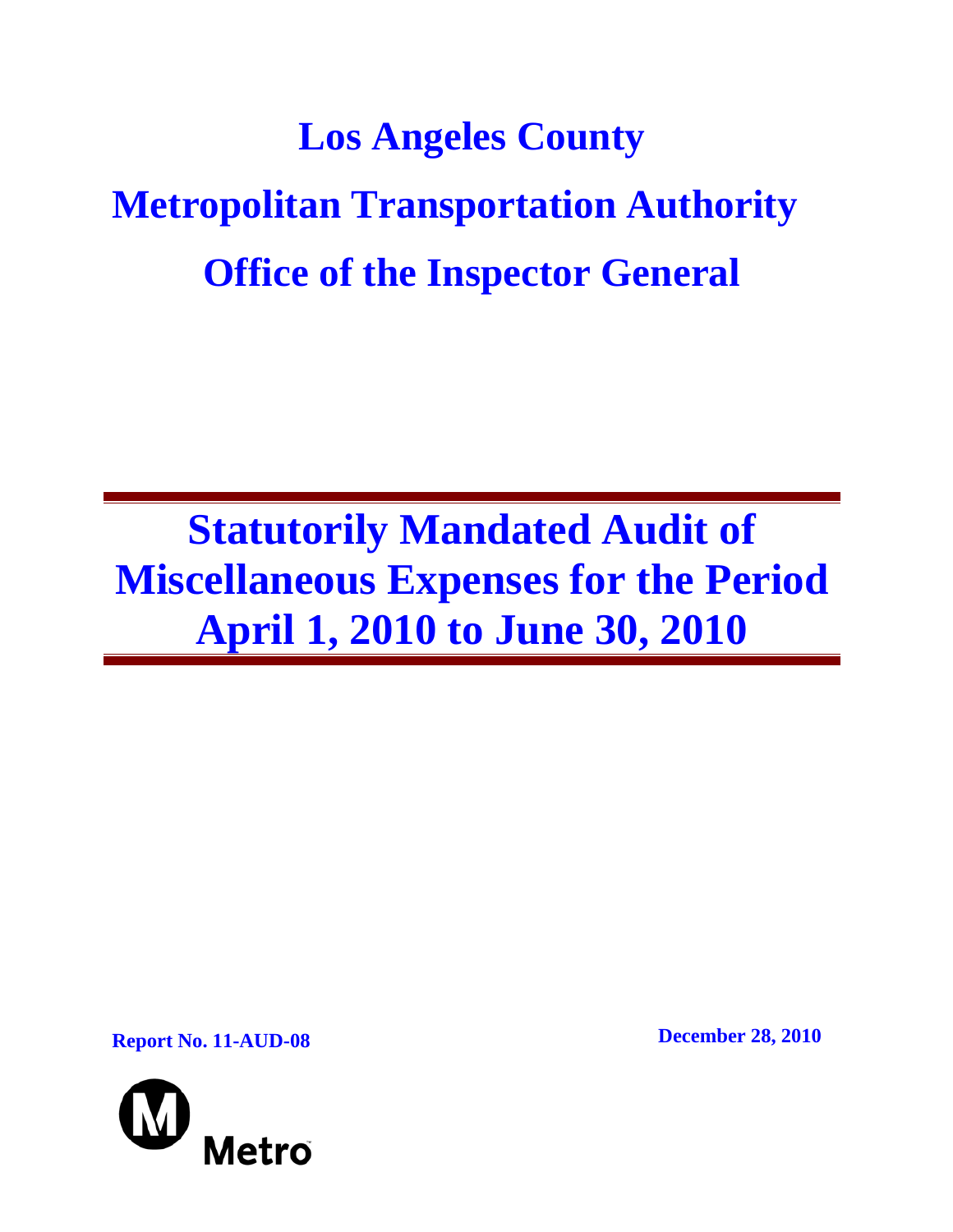

Los Angeles, CA 90017

| DATE: | December 28, 2010 |  |
|-------|-------------------|--|
|       |                   |  |

**TO:** Board of Directors Chief Executive Officer retomi

**FROM:** Jack Shigetomi Deputy Inspector General - Audits

**SUBJECT: Statutorily Mandated Audit of Miscellaneous Expenses for the Period April 1, 2010 to June 30, 2010 (Report No. 11-AUD-08)** 

## **INTRODUCTION**

This report covers the period April 1, 2010 to June 30, 2010. Our Audit of Miscellaneous Expenses was performed pursuant to Public Utilities Code (PUC), Section 130051. The Section requires that the Inspector General report quarterly to the Los Angeles County Metropolitan Transportation Authority (Metro) Board of Directors on certain miscellaneous expenses such as travel, meals and refreshments, private club dues, and membership fees.

## **OBJECTIVES AND SCOPE OF AUDIT**

The objectives of the audit were to determine whether the sampled expenses incurred were:

- Reasonable and in accordance with policies.
- A Adequately supported with receipts, proper approvals, and other appropriate documentation.

For the period April 1, 2010 through June 30, 2010, we reviewed nine Metro accounts totaling  $$2,713,399$ .<sup>1</sup> The accounts included in the audit were: training, business meals, mileage and parking, schedule checkers, seminar and conference fees, business travel, miscellaneous environmental, employee activities, and other miscellaneous expenses. From these nine accounts, we statistically selected 48 expenses totaling \$78,468 for our review. The statistical procedures resulted in no transactions being selected from the accounts of schedule checkers and miscellaneous environmental. See Attachment A for details.

 $\overline{a}$  $1$  This amount does not include transactions that were \$200 or less, adjustments, and credit amounts.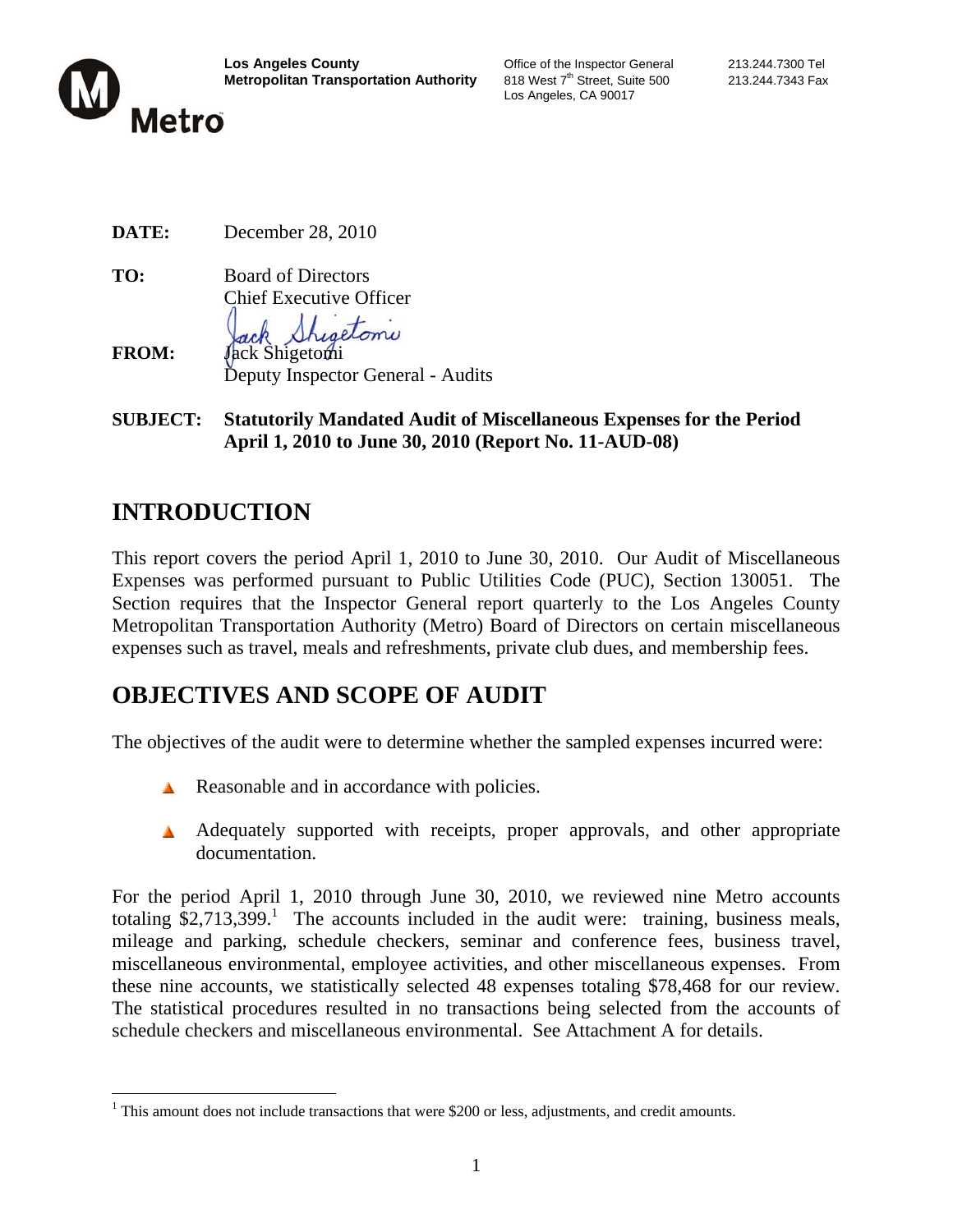## **Statutorily Mandated Audit of Miscellaneous Expenses, April 1, 2010 to June 30, 2010 Office of the Inspector General Report No. 11-AUD-08**

The audit was conducted in accordance with Generally Accepted Government Auditing Standards and included such tests of the procedures and records as we considered necessary under the circumstances. During the audit, we did not test the reliability and accuracy of the Financial Information System, which processed the transactions we reviewed. Our conclusions based on the audit results are limited to the transactions reviewed during this audit.

#### **RESULTS OF AUDIT**

The expenses we reviewed for the period April 1, 2010 through June 30, 2010 generally complied with policies, were reasonable, and were adequately supported. Some minor issues raised during the audit were resolved by the Accounting Department by the end of the audit.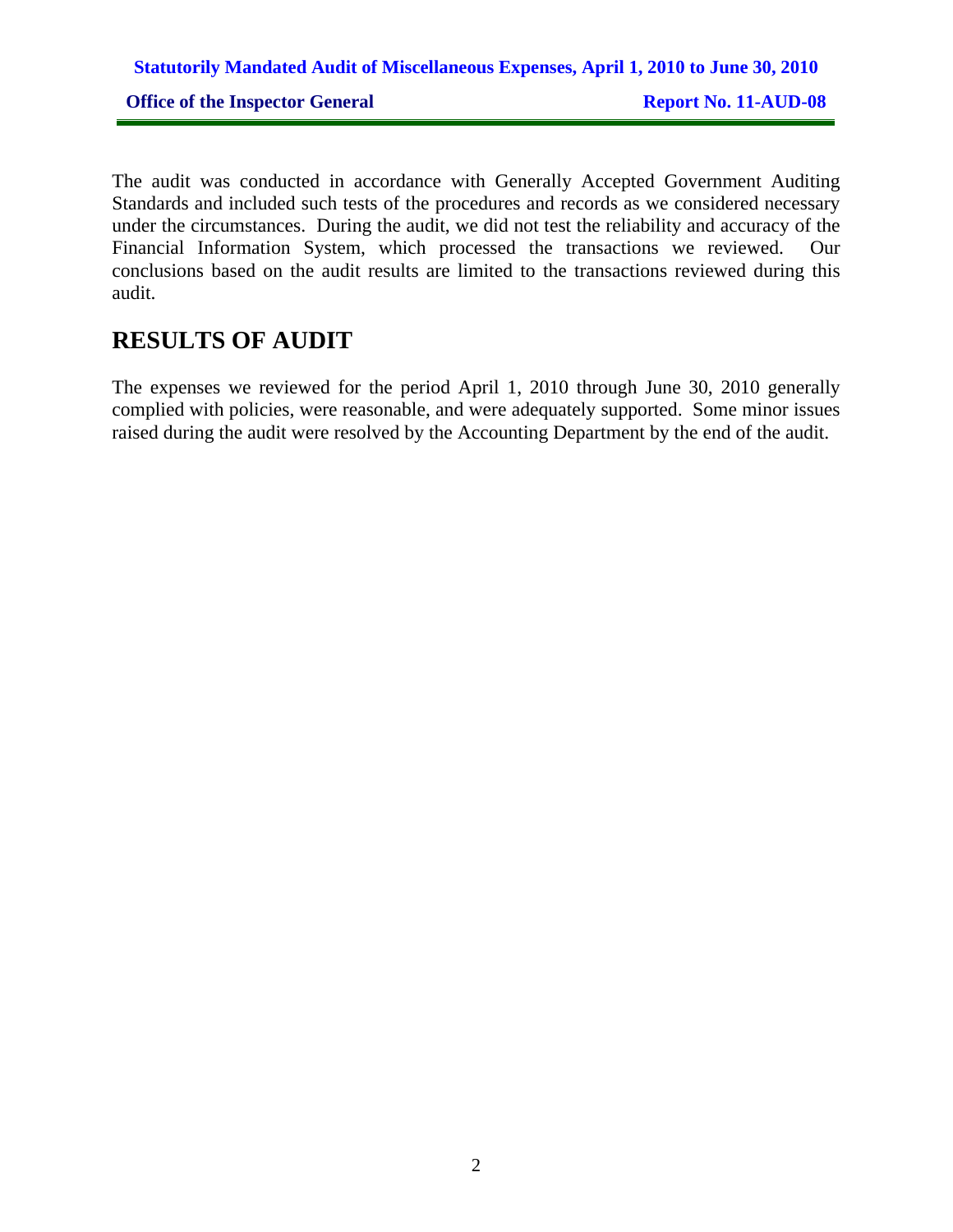|                |                                     |                               |                                | $\bullet$ |
|----------------|-------------------------------------|-------------------------------|--------------------------------|-----------|
| <b>Account</b> | <b>Account Description</b>          | <b>Total</b><br><b>Amount</b> | <b>Sample</b><br><b>Amount</b> |           |
| 50213          | <b>Training Program</b>             | \$496,856                     | \$30,291                       |           |
| 50903          | <b>Business Meals</b>               | 33,676                        | 1,625                          |           |
| 50910          | Mileage / Parking                   | 5,669                         | 552                            |           |
| 50914          | <b>Schedule Checkers</b>            | 3,532                         | $-0-$                          |           |
| 50915          | Seminar and Conference Fee          | 99,005                        | 9,259                          |           |
| 50917          | <b>Business Travel</b>              | 176,199                       | 6,887                          |           |
| 50925          | Misc. Environmental                 | 57,473                        | $-0-$                          |           |
| 50930          | <b>Employee Activities</b>          | 97,040                        | 3,418                          |           |
| 50999          | <b>Other Miscellaneous Expenses</b> | 1,743,949                     | 26,436                         |           |
|                | <b>Totals</b>                       | \$2,713,399                   | <u>\$78,468</u>                |           |
|                |                                     |                               |                                | O         |

## **Summary of Expenses Reviewed**